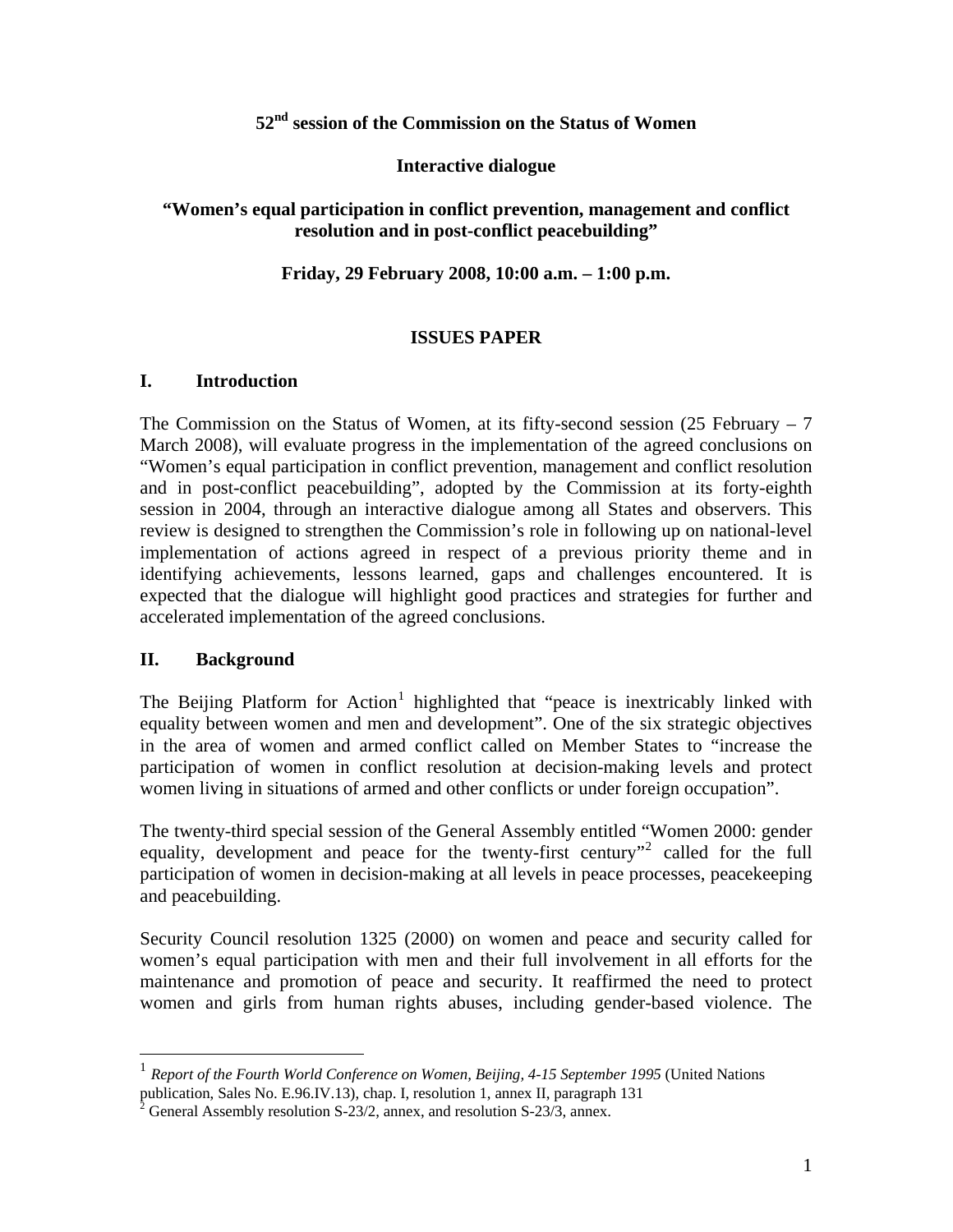resolution also called for action to mainstream gender perspectives in relation to conflict prevention, peace negotiations and the aftermath of conflicts.

In 2005, the World Summit Outcome highlighted "the important role of women in the prevention and resolution of conflicts and in peacebuilding" and reaffirmed the commitment to Security Council resolution 1325 (2000). Member States also underlined "the importance of integrating a gender perspective and of women having the opportunity for equal participation and full involvement in all efforts to maintain and promote peace and security, as well as the need to increase their role in decision-making at all levels."<sup>[3](#page-1-0)</sup> As an outcome of the World Summit, the Peacebuilding Commission was established in June 2006 as an advisory body of the General Assembly and the Security Council with the goals to marshal resources at the disposal of the international community to advise and propose integrated strategies for post-conflict recovery with a special focus on reconstruction, institution-building and sustainable development in countries emerging from conflict. In the resolution that established the Peacebuilding Commission,<sup>[4](#page-1-1)</sup> Member States stressed the importance of women's equal participation and full involvement in all efforts for the maintenance and promotion of peace and security and the need to increase their role in decision-making with regard to conflict prevention and resolution and peacebuilding.

At its forty-eight session in 2004, the Commission on the Status of Women adopted agreed conclusions on "Women's equal participation in conflict prevention, management and conflict resolution and in post-conflict peacebuilding" which put forward a series of recommendations in three areas: women's participation in conflict prevention, in peace processes and in peacebuilding. The agreed conclusions called on Governments, entities of the United Nations system and other stakeholders to, inter alia,

- promote women's full, equal and effective participation as actors in all peace processes, in particular negotiation, mediation and facilitation;
- ensure, in the implementation phase of a peace agreement, that all provisions concerning gender equality and the participation of women are fully complied with and that all provisions of the peace agreement, including demobilisation, disarmament, reintegration and rehabilitation, are implemented in a manner that promotes gender equality and ensures women's full and equal participation;
- ensure equal access of women in all stages of the electoral process and to consider the adoption of measures for increasing women's participation in elections […];
- ensure the full participation of women on an equal basis in the reconstruction and rehabilitation process.

In 2005, in the ten-year review of the implementation of the Beijing Platform for Action at the national level, Member States reported that more opportunities had been created for women and women's organizations to contribute to the prevention of conflict and to participate in conflict resolution, peacebuilding and peace negotiations. Governments

 $\overline{a}$ 

<sup>&</sup>lt;sup>3</sup> A/RES/60/1, 2005 World Summit Outcome, paragraph 116<br><sup>4</sup> A/RES/60/190

<span id="page-1-1"></span><span id="page-1-0"></span> $4$  A/RES/60/180